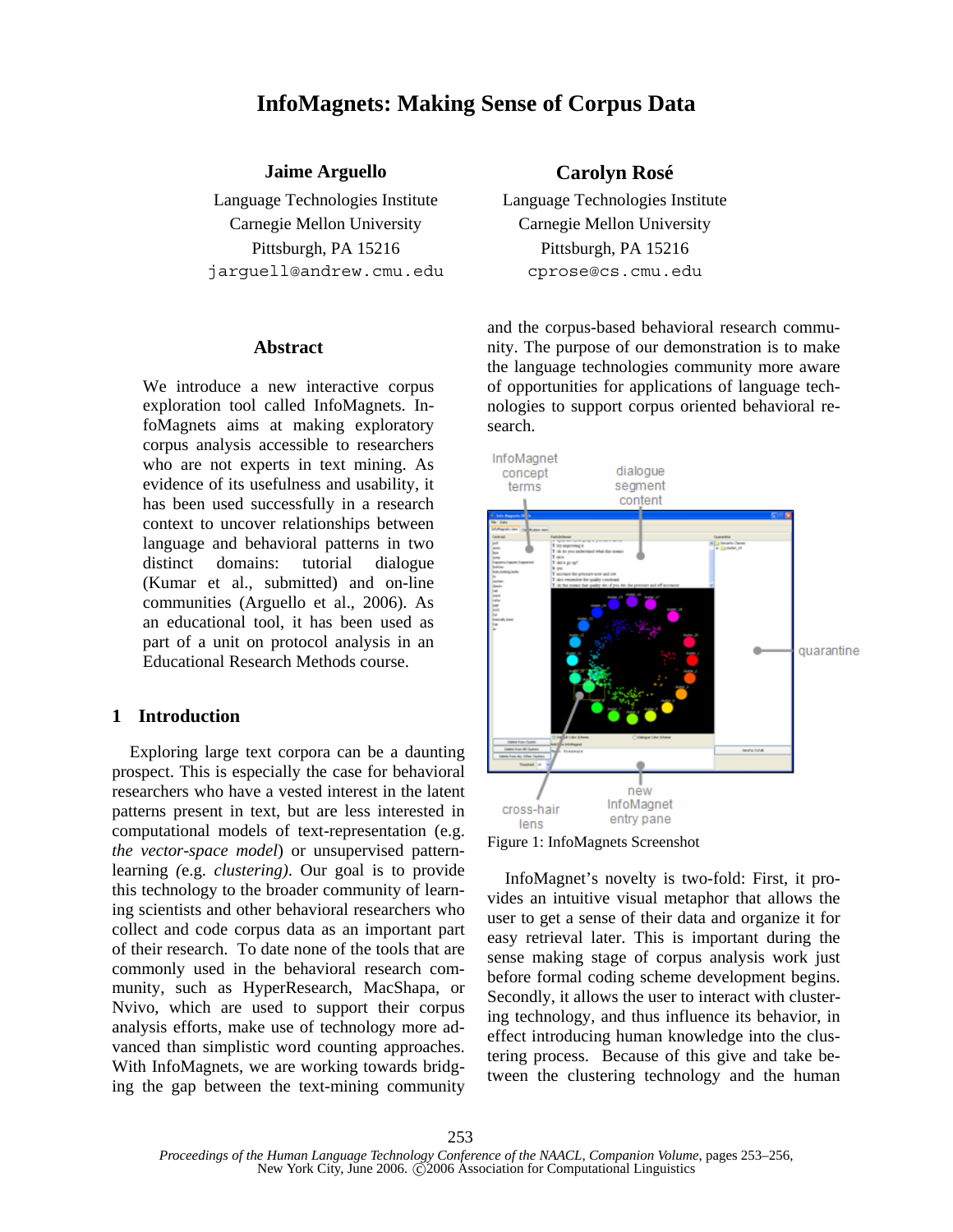influence, the tool is able to achieve an organization of textual units that is not just optimal from an algorithmic stand-point, but also optimal for the user's unique purpose, which non-interactive clustering algorithms are not in general capable of achieving.

Using visual metaphors to convey to the user proximity and relations between documents and automatically generated clusters is not a new technique (Chalmers and Chitson, 1992; Dubin, 1995; Wise et al., 1995; Leuski and Allan, 2000; Rasmussen and Karypis, 2004). InfoMagnet's novelty comes from giving the user more control over the ultimate clustering organization. The user is able to incrementally influence the formation and reorganization of cluster centroids and *immediately* see the effect on the text-to-cluster assignment. Thus, the user can explore the corpus in more effective and meaningful ways.

In what follows, we more concretely elaborate on InfoMagnet's functionality and technical details. We then motivate its usability and usefulness with a real case study.

## **2 Functionality**

Exploring a textual corpus in search of interesting topical patterns that correlate with externally observable variables is a non-trivial task. Take as an example the task of characterizing the process by which students and tutors negotiate with one another over a chat interface as they navigate instructional materials together in an on-line exploratory learning environment. A sensible approach is to segment all dialogue transcripts into topicoriented segments and then group the segments by topic similarity. If done manually, this is a challenging task in two respects. First, to segment each dialogue the analyst must rely on their knowledge of the domain to locate where the focus of the dialogue shifts from one topic to the next. This, of course, requires the analyst to know what to look for and to remain consistent throughout the whole set of dialogues. More importantly, it introduces into the topic analysis a primacy bias. The analyst may miss important dialogue digressions simply because they are not expected based on observations from the first few dialogues viewed in detail. InfoMagnets addresses these issues by offering users a constant bird's eye view of their data. See Figure 1.

As input, InfoMagnets accepts a corpus of textual documents. As an option to the user, the documents can be automatically fragmented into topically-coherent segments (referred to also as *documents* from here on), which then become the atomic textual unit<sup>1</sup>. The documents (or topic segments) are automatically clustered into an initial organization that the user then incrementally adjusts through the interface. Figure 1 shows the initial document-to-topic assignment that InfoMagnets produces as a starting point for the user. The large circles represent InfoMagnets, or topic oriented cluster centroids, and the smaller circles represent documents. An InfoMagnet can be thought of as a set of words representative of a topic concept. The similarity between the vector representation of the words in a document and that of the words in an InfoMagnet translate into attraction in the two-dimensional InfoMagnet space. This semantic similarity is computed using Latent Semantic Analysis (LSA) (Landauer et al., 1998). Thus, a document appears closest to the InfoMagnet that best represents its topic.

A document that appears equidistant to two InfoMagnets shares its content equally between the two represented topics. Topics with lots of documents nearby are popular topics. InfoMagnets with only a few documents nearby represent infrequent topics. Should the user decide to remove an InfoMagnet, any document with some level of attraction to that InfoMagnet will animate and reposition itself based on the topics still represented by the remaining InfoMagnets. At all times, the InfoMagnets interface offers the analyst a bird's eye view of the entire corpus as it is being analyzed and organized.

Given the automatically-generated initial topic representation, the user typically starts by browsing the different InfoMagnets and documents. Using a magnifying cross-hair lens, the user can view the contents of a document on the top pane. As noted above, each InfoMagnet represents a topic concept through a collection of words (from the corpus) that convey that concept. Selecting the InfoMagnet displays this list of words on the left pane. The list is shown in descending order of importance with respect to that topic. By browsing each InfoMagnet's list of words and browsing

l

 $<sup>1</sup>$  Due to lack of space, we do not focus on our topic-</sup>

segmentation algorithm. We intend to discuss this in the demo.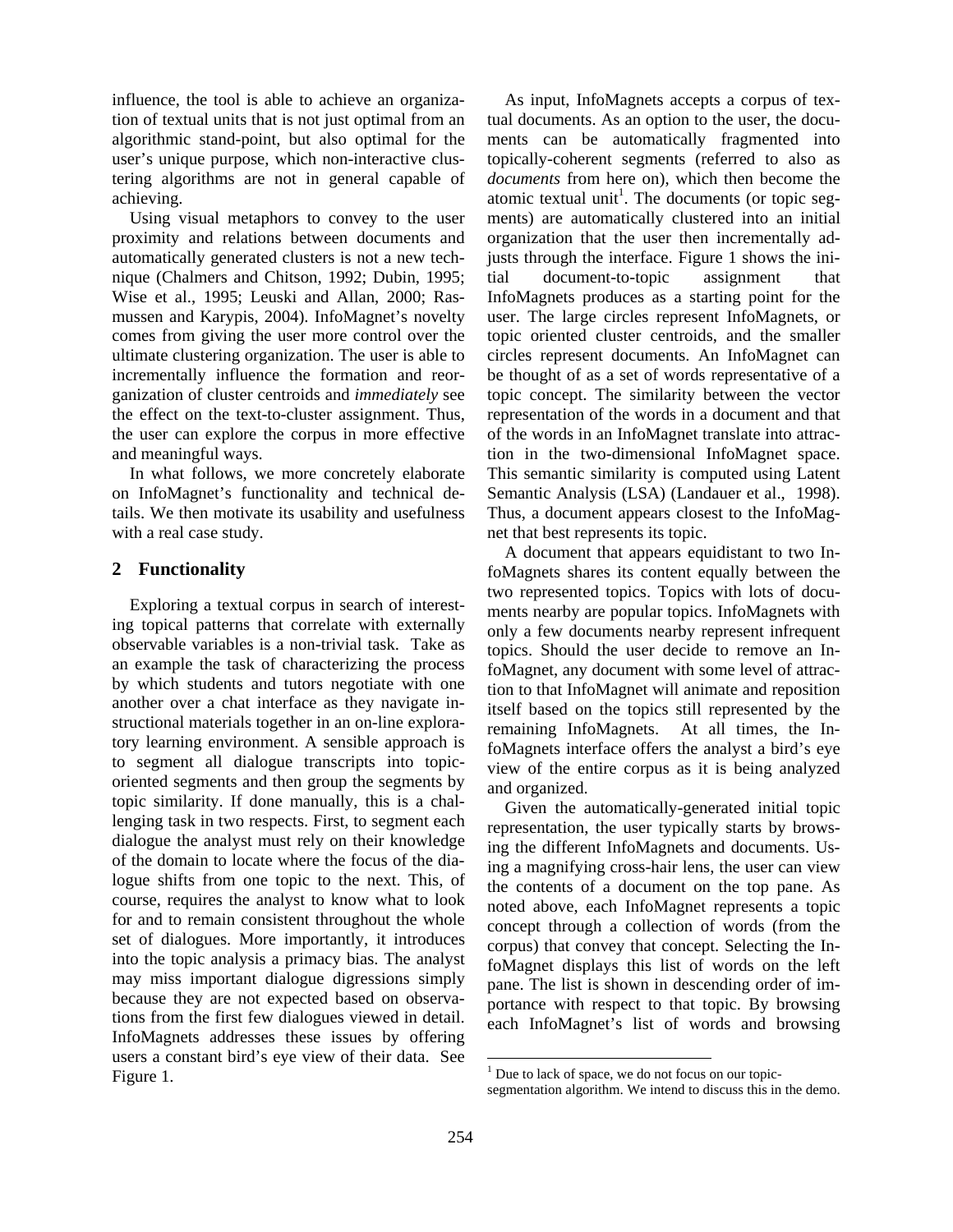nearby documents, the user can start recognizing topics represented in the InfoMagnet space and can start labeling those InfoMagnets.

InfoMagnets with only a few neighboring documents can be removed. Likewise, InfoMagnets attracting too many topically-unrelated documents can be split into multiple topics. The user can do this semi-automatically (by requesting a split, and allowing the algorithm to determine where the best split is) or by manually selecting a set of terms from the InfoMagnet's word list and creating a new InfoMagnet using those words to represent the new InfoMagnet's topic. If the user finds words in an InfoMagnet's word list that lack topical relevance, the user can remove them from InfoMagnet's word list or from all the InfoMagnets' word lists at once.

Users may also choose to manually assign a segment to a topic by "snapping" that document to an InfoMagnet. "Snapping" is a way of overriding the attraction between the document and other InfoMagnets. By "snapping" a document to an InfoMagnet, the relationship between the "snapped" document and the associated InfoMagnet remains constant, regardless of any changes made to the InfoMagnet space subsequently.

If a user would like to remove the influence of a subset of the corpus from the behavior of the tool, the user may select an InfoMagnet and all the documents close to it and place them in the "quarantine" area of the interface. When placed in the quarantine, as when "snapped", a document's assignment remains unchanged. This feature is used to free screen space for the user.

If the user opts for segmenting each input discourse and working with topic segments rather than whole documents, an alternative interface allows the user to quickly browse through the corpus sequentially (Figure 2). By switching between this view and the bird's eye view, the user is able to see where each segment fits sequentially into the larger context of the discourse it was extracted from. The user can also use the sequential interface for making minor adjustments to topic segment boundaries and topic assignments where necessary. Once the user is satisfied with the topic representation in the space and the assignments of all documents to those topics, the tool can automatically generate an XML file, where all documents are tagged with their corresponding topic labels.



Figure 2. InfoMagnet's alternative sequential view

### **3 Implementation**

As mentioned previously, InfoMagnets uses Latent Semantic Analysis (LSA) to relate documents to InfoMagnets. LSA is a dimensionality reduction technique that can be used to compute the semantic similarity between text spans of arbitrary size. For a more technical overview of LSA, we direct the reader to (Landauer et al., 1998).

The LSA space is constructed using the corpus that the user desires to organize, possibly augmented with some general purpose text (such as newsgroup data) to introduce more domain-general term associations. The parameters used in building the space are set by the user during pre-processing, so that the space is consistent with the semantic granularity the user is interested in capturing.

Because documents (or topic-segments) tend to cover more than one relevant topic, our clustering approach is based on what are determined heuristically to be the most important terms in the corpus, and not on whole documents. This higher granularity allows us to more precisely capture the topics discussed in the corpus by not imposing the assumption that documents are about a single topic. First, all terms that occur less than *n* times and in less than *m* documents are removed from consideration<sup>2</sup>. Then, the remaining terms are clustered via average-link clustering, using their LSA-based vector representations and using cosine-correlation as a vector similarity measure. Our clustering algorithm combines top-down clustering (Bisecting K-Means) and bottom-up clustering (Agglomerative Clustering) (Steinbach et al., 2000). This hybrid

 $2n$  and *m* are parameters set by the user.